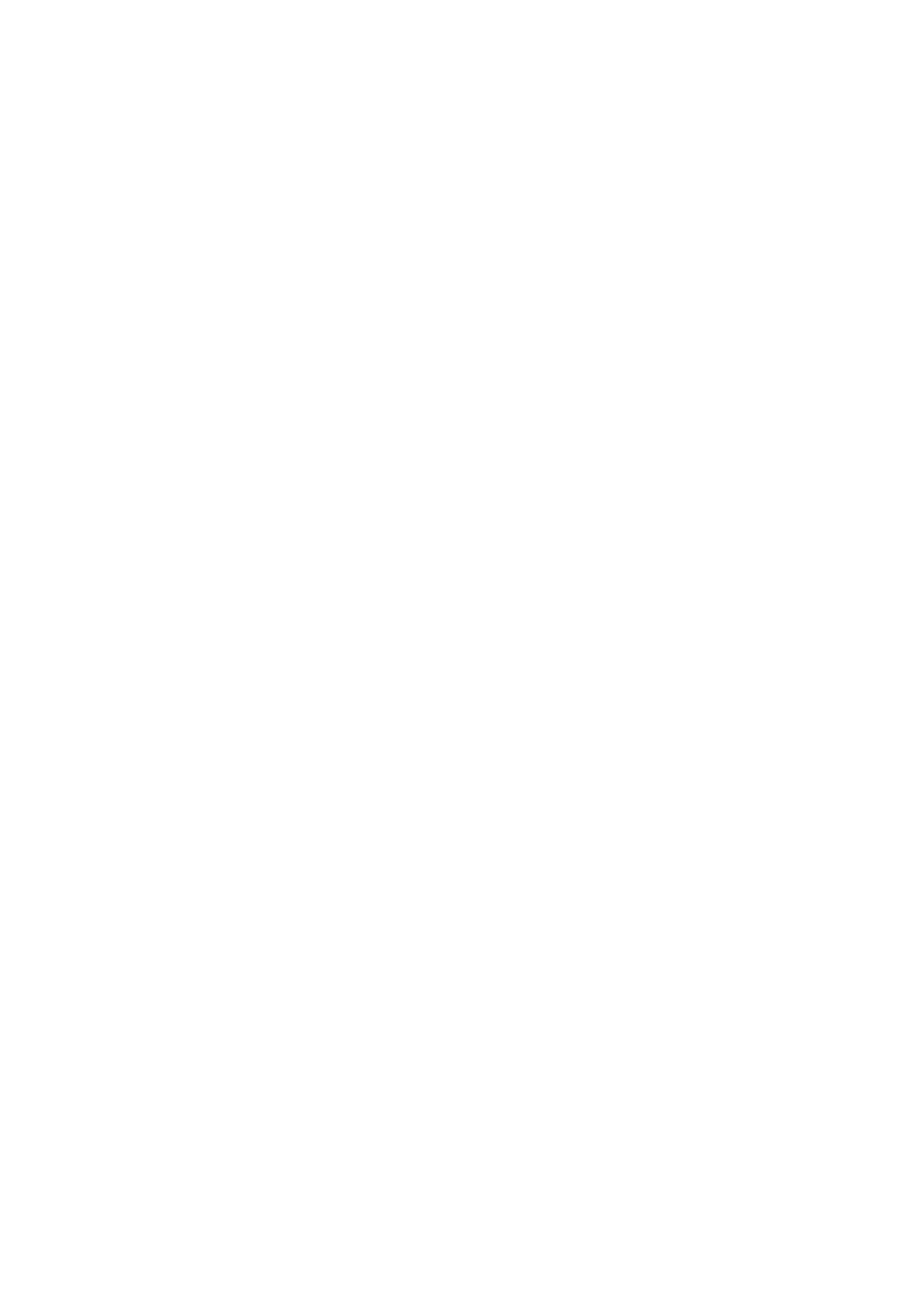#### **In the case of Vilotijević v. Serbia,**

The European Court of Human Rights (Second Section), sitting as a committee composed of:

Paulo Pinto de Albuquerque, *President,*

Dragoljub Popović,

Helen Keller, *judges,*

and Seçkin Erel, *Acting Deputy Section Registrar,*

Having deliberated in private on 19 November 2013,

Delivers the following judgment, which was adopted on that date:

## PROCEDURE

1. The case originated in an application (no. 26042/06) against the Republic of Serbia lodged with the Court under Article 34 of the Convention for the Protection of Human Rights and Fundamental Freedoms ("the Convention") by a Serbian national, Mr Dragan Vilotijević ("the applicant"), on 5 June 2006.

2. The Serbian Government ("the Government") were represented by their Agent, Mr S. Carić.

3. On 6 September 2011 the application was communicated to the Government.

# THE FACTS

#### I. THE CIRCUMSTANCES OF THE CASE

4. The applicant was born in 1955 and lives in Valjevo.

#### **A. Background to the case**

5. The applicant worked as a truck-driver in a company ("E") until a work-related accident in July 1990.

6. On 27 February 1991 the employer declared him redundant. On 9 July 1992 the Municipal Court (*Opštinski sud*) in Valjevo quashed this decision and remanded the case for reconsideration. This judgment became final on 9 September 1992.

7. On 12 July 1993 and 30 January 1996 the applicant was reassigned to a position of a tractor-driver and a dumper-driver, respectively.

8. On 9 May 1996 the applicant was dismissed.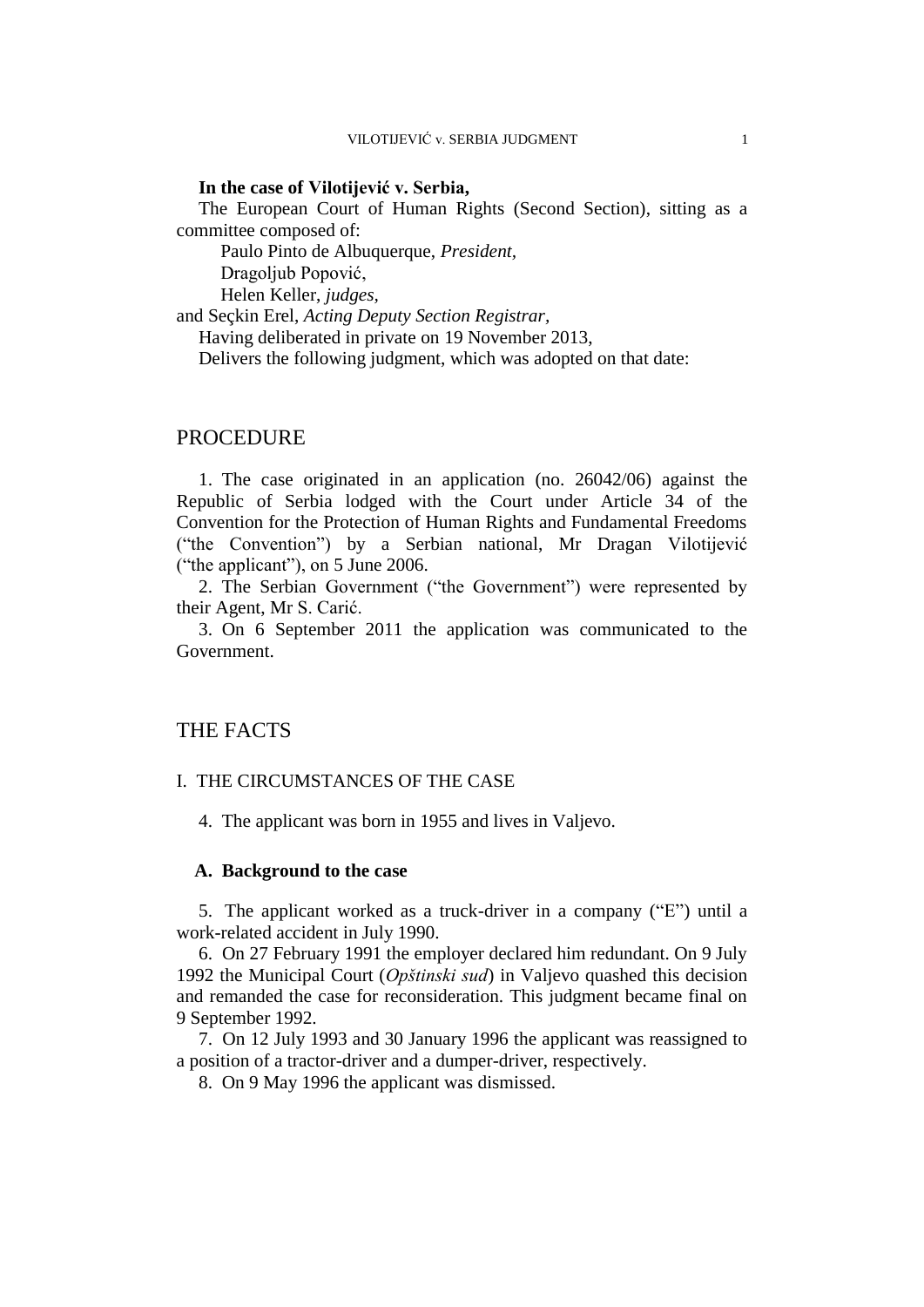9. On 29 September 1999 the applicant was reinstated following a court order in that respect (see paragraph 15 below). On 2 March 2000 he was dismissed again.

10. The applicant had instituted a number of civil and criminal proceedings in respect to the above:

## **B. The civil proceedings**

## *1. The first set of civil proceedings*

11. On 6 July 1990 the applicant instituted civil proceedings before the Labour Court (*Sud udruženog rada*) in Šabac against his employer seeking payment of salary arrears due from 6 July 1987 to 1 March 1993. On 9 September 1993 the Supreme Court (*Vrhovni sud*) of Serbia delegated the Municipal Court in Šabac to trial the case.

12. Following remittals in 1995 and 2001, on 28 February 2006 the Municipal Court rejected the applicant's claim. On 28 April 2006 the District Court (*Okružni sud*) in Šabac upheld the judgment of 28 February 2006.

13. On 8 March 2007 the Supreme Court declared the applicant's appeal on points of law inadmissible.

#### *2. The second set of civil proceedings*

14. On 13 September 1993 the applicant instituted labour dispute before the Municipal Court in Valjevo seeking revocation of the employer's decisions of 12 July 1993, 30 January 1996 and 9 May 1996 (see paragraphs 7 and 8 above), reinstatement, as well as compensation of due salary arrears, pension benefits and damages. On 18 February 1997 the Supreme Court delegated the Municipal Court in Čačak to trial the case.

15. On 23 February 1999 the Municipal Court, in a partial judgment (*delimična presuda*), ordered the applicant's reinstatement and dismissed his request for revocation of the employer's decision of 12 July 1993 and his claim for the payment of pension benefits. On 26 August 1999 the District Court in Čačak upheld the judgment of 23 February 1999.

16. On 9 May 2000 the Municipal Court suspended the proceedings until a final resolution of the labour dispute instituted by the applicant in 1999 (see Part B.3 below). On 12 July 2000 the District Court upheld the decision of 9 May 2000.

17. On 23 November 2009 the applicant requested the proceedings to be resumed.

18. On 5 March 2010, the Court of First Instance (*Osnovni sud*) in Čačak, now acting as the competent court, rejected the applicant's request pending the outcome of his request for reopening of the case instituted by him in 1999 (see paragraph 28 below). On 17 June 2010 the High Court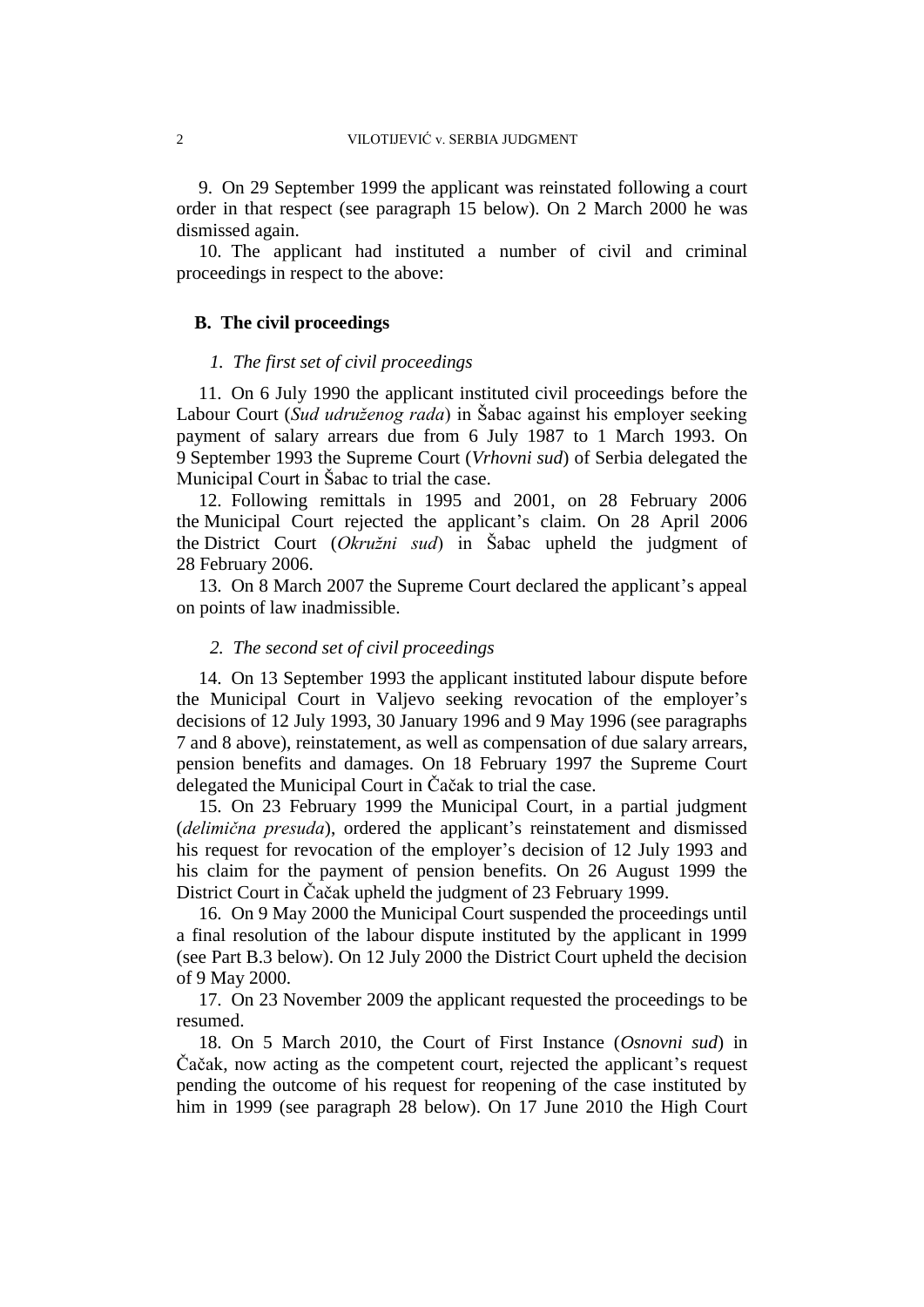(*Viši sud*) in Čačak quashed this decision and reversed the case for reconsideration.

19. On 21 December 2012 the Court of First Instance rejected the applicant's claim for compensation of due salary arrears. On 10 April 2013 the High Court quashed this judgment and ordered a retrial.

20. According to the information in the case-file, the proceedings are still pending before the Court of First Instance.

#### *3. The third set of civil proceedings*

21. On 6 October 1999 the applicant filed with the Municipal Court in Valjevo a lawsuit seeking revocation of the employer's decision of 29 September 1999 (see paragraph 9 above).

22. On 8 March 2000 the applicant filed with the same court a lawsuit seeking revocation of the employer's decision of 2 March 2000 (see paragraph 9 above).

23. On 21 June 2000 the Municipal Court joined the two sets of proceedings, ruled partly in favour of the applicant and quashed the employer's decision of 29 September 1999.

24. On 16 February 2001 the District Court in Valjevo upheld the judgment of 21 June 2000 in its part favourable to the applicant, quashed it in the remaining part and ordered a retrial in that respect.

25. Following remittals in 2004, 2005 and 2006, on 21 June 2006 the Municipal Court rejected the applicant's claim for revocation of the employer's decisions of 9 May 1996 and 2 March 2000, reinstatement and payment of due salary arrears and other employment related benefits.

26. On 22 December 2006 the District Court rejected the applicant's appeal.

27. On 19 April 2007 and 15 May 2008 the Supreme Court declared the applicant's appeal on points of law inadmissible.

28. On 2 November 2009 the applicant filed a request for reopening of the case. On 14 May 2010 the Court of First Instance in Valjevo rejected this request. On 23 December 2010 the High Court in Valjevo upheld the decision of 14 May 2010.

29. On 14 January 2011 the applicant submitted new request for reopening of the case. It would appear that this request is still pending before the Court of First Instance in Valjevo.

#### *4. The fourth set of civil proceedings*

30. On 26 October 2004 the applicant instituted civil proceedings before the Municipal Court in Valjevo against his former employer for the payment of employment related benefits due from 1 September 1985 to the date of judgment.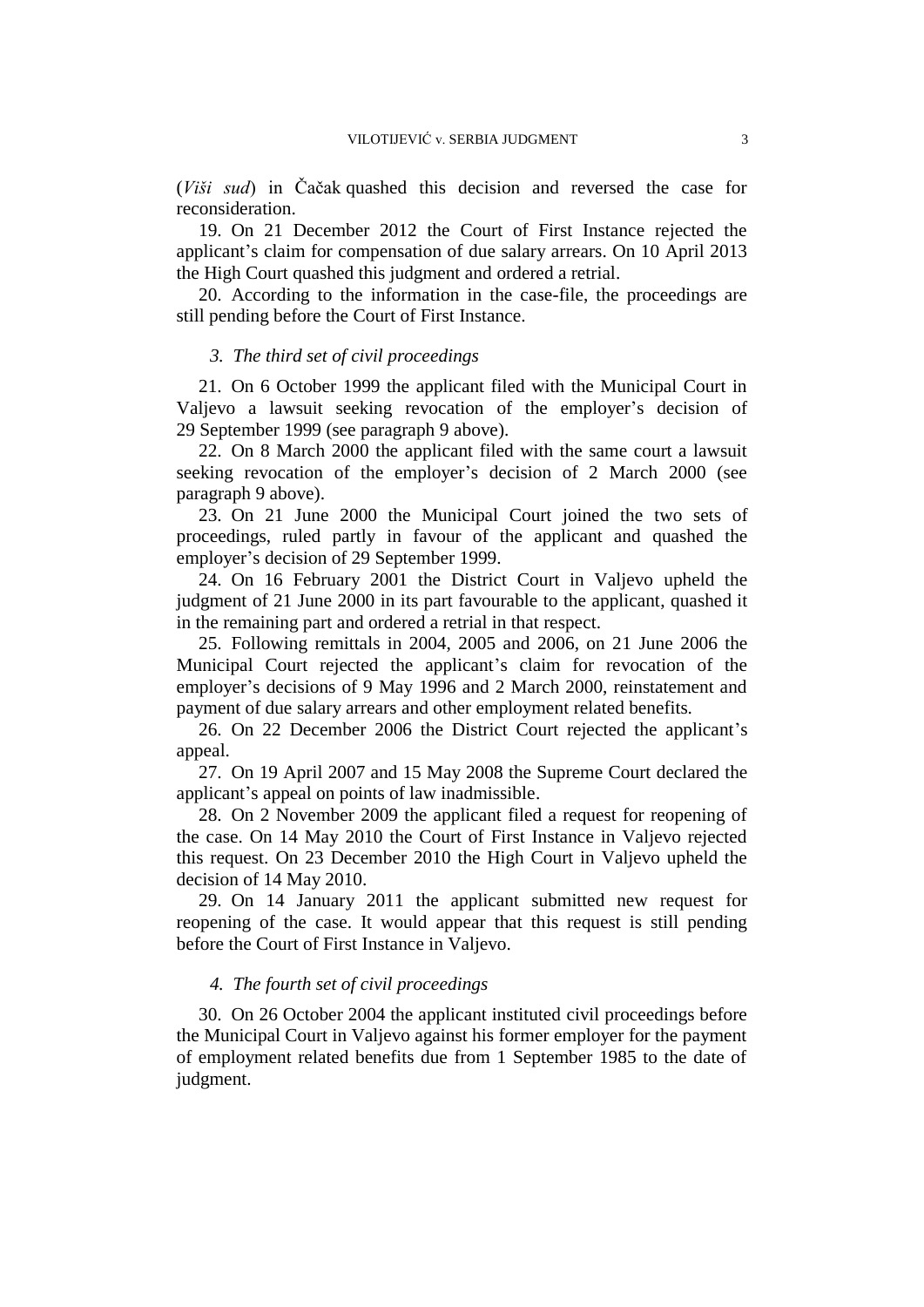31. On 10 September 2007 Municipal Court rejected the applicant's claim. On 31 January 2009 the District Court in Valjevo upheld the judgment of 10 September 2007.

32. On 12 June 2008 the Supreme Court declared the applicant's appeal on points of law inadmissible.

## *5. The fifth set of civil proceedings*

33. On 5 February 2007 the applicant instituted civil proceedings before the Municipal Court in Valjevo against his former employer seeking payment of salary arrears due in the period from 1 April 1994 to the date of judgment.

34. Following a partial reversal in 2009, on 26 January 2011 the Court of First Instance in Valjevo, now acting as the competent court, rejected the applicant's claim.

35. On 7 March 2012 the Appeals Court upheld the judgment of 26 January 2011.

## *6. The sixth set of civil proceedings*

36. On 5 March 2010 the applicant instituted civil proceedings before the High Court in Valjevo seeking compensation of damages from the respondent State for alleged judicial malfeasance in several civil and enforcement proceedings including, inter alia, those described in Parts B.1, 2, 3 and 5 above.

37. On 18 September 2012 the High Court ruled partly in favour of the applicant awarding him  $200,000$  Serbian dinars  $(1,725 \text{ euros}^1)$  on account of non-pecuniary damages.

38. On 18 January 2013 the Appeals Court quashed the High Court judgment and ordered a retrial.

39. According to the information in the case-file, the proceedings are still pending before the High Court.

#### **C. The criminal proceedings**

 $\overline{a}$ 

40. On 30 April 2008 the District Court in Valjevo dismissed the applicant's request for criminal investigation filed on 4 June 2007 against private persons for alleged criminal offence of perjury and forgery of documents related to the applicant's employment.

41. By 5 May 2008 the domestic courts dismissed the applicant's requests for criminal investigation and indictments against several judges sitting in his civil cases.

<sup>&</sup>lt;sup>1</sup> The amounts in euros are given for reference only, based on an approximate average value at the relevant time.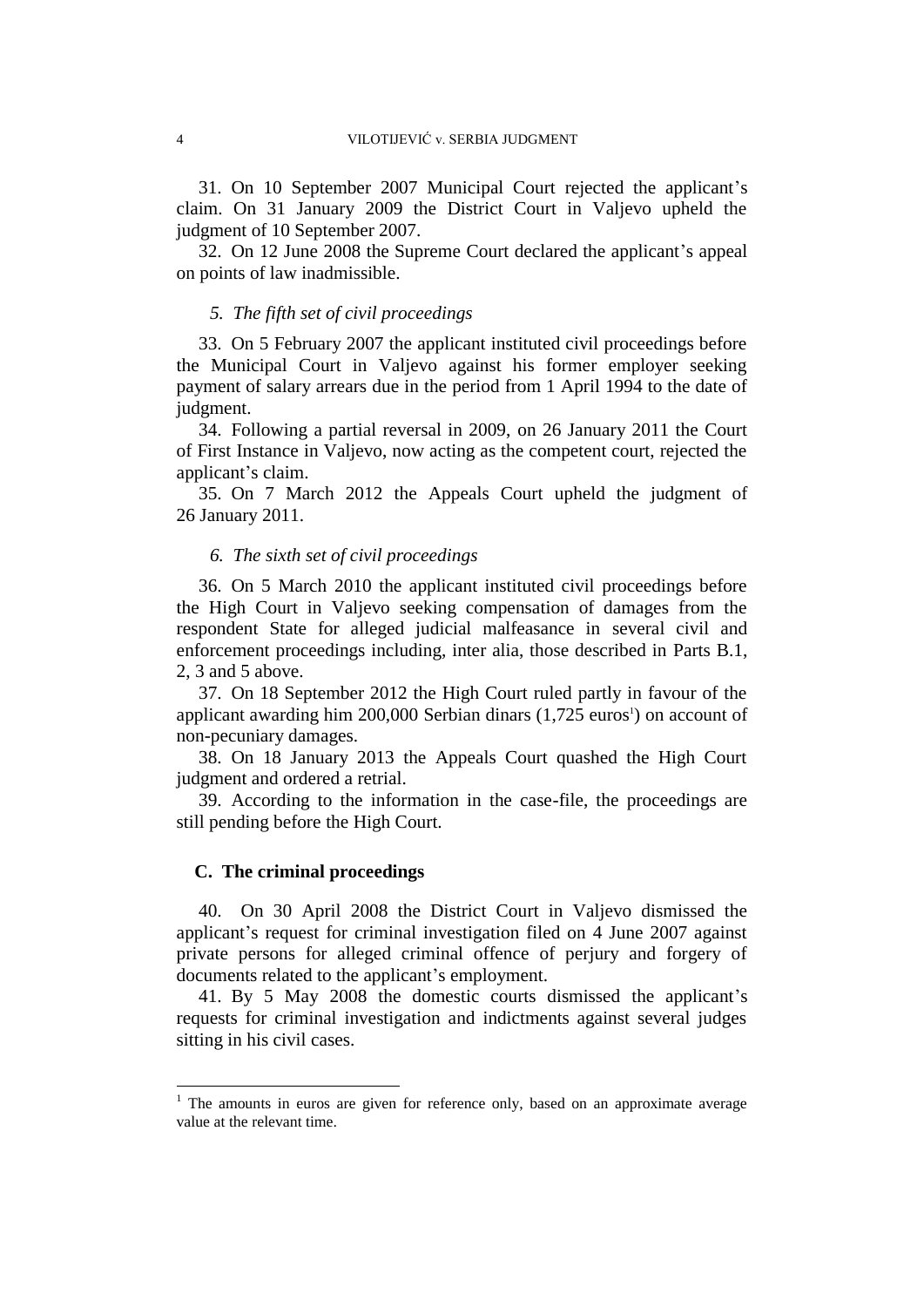42. On 5 November 2008 the District Public Prosecutor (*Okružni javni tužilac*) in Užice dismissed the applicant's criminal complaint against several judges and prosecutors.

# **D. The Constitutional Court proceedings**

43. On 20 April 2012 the applicant filed a constitutional appeal with the Constitutional Court (*Ustavni sud*) of the Republic of Serbia.

44. On 25 February 2013 the Constitutional Court declared the constitutional appeal inadmissible since the applicant failed to provide documents and information expressly requested by it.

# THE LAW

## I. ALLEGED VIOLATION OF ARTICLE 6 § 1 OF THE CONVENTION

45. The applicant complained that the length of the second set of civil proceedings had been incompatible with the "reasonable time" requirement, laid down in Article 6 § 1 of the Convention, which reads as follows:

"In the determination of his civil rights and obligations ..., everyone is entitled to a ... hearing within a reasonable time by [a] ... tribunal..."

#### **A. Admissibility**

46. The Government submitted that the complaint was premature since the domestic courts were yet to decide on the applicant's claim for compensation of damages against the respondent State, as well as his constitutional appeal. They further contested the applicant's victim status in light of the Court of First Instance judgment of 8 September 2012. Finally, they asserted that the applicant is abusing his right to petition by withholding information from the Court that he had lodged a civil claim for compensation of damages against the respondent State and by filing manifestly ill-founded complaints with the Court.

47. The Court again recalls that a separate civil claim for damages caused by procedural delay is not an effective remedy (see, by analogy*, V.A.M. v. Serbia*, no. 39177/05, §§ 85-88, 13 March 2007) and that a constitutional appeal should, in principle, be considered as an effective domestic remedy, within the meaning of Article 35 § 1 of the Convention, only in respect of applications introduced against Serbia as of 7 August 2008 (see *Vinčić and Others v. Serbia*, nos. [44698/06](http://hudoc.echr.coe.int/sites/eng/Pages/search.aspx#{"appno":["44698/06"]}) et seq., § 51, 1 December 2009). It sees no reason to depart from those findings in the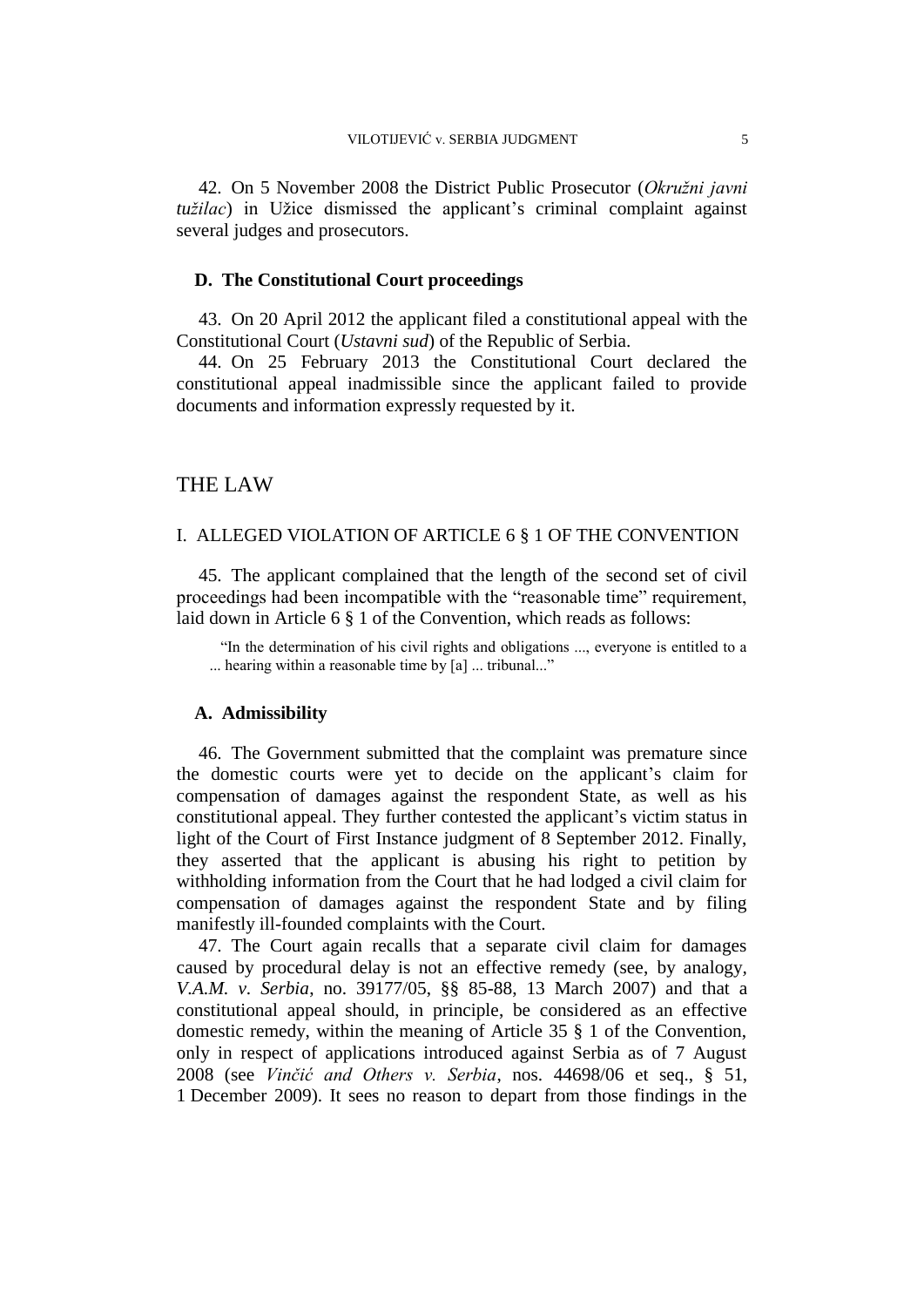present case and concludes that the Government's objection in this respect must be rejected.

48. The Court notes that on 18 January 2013 the Appeals Court overturned the Court of First Instance judgment of 8 September 2012 and that on 25 February 2013 the Constitutional Court declared the applicant's constitutional appeal inadmissible. Consequently, it is clear that the applicant has yet to obtain a "final acknowledgment" of the violations allegedly suffered or be provided with any other meaningful redress (see *Dalban v. Romania* [GC], no. 28114/95, § 44, ECHR 1999-VI). The Court therefore, finds that the applicant has retained his victim status and dismisses the Government's objection in this regard.

49. The Court observes that the applicant, in his letter received on 27 July 2011, did inform the Registry of the Court about the civil suit he instituted for compensation of damages against the respondent State. In view of this, and given the general nature of the Government's argument, the Court finds no grounds whatsoever for concluding that the applicant's application to the Court is an abuse of the right of individual application.

50. The Court further notes that this complaint is not manifestly illfounded within the meaning of Article 35 § 3 (a) of the Convention. It also notes that it is not inadmissible on any other grounds. It must therefore be declared admissible.

## **B. Merits**

51. The Government argued that there had been no major delays attributable to the State and that the length could be explained by the conduct of the applicant, as well as by the duration of the third set of civil proceedings. They also submitted that the background of the impugned proceedings did not require the diligence called for in employment disputes concerning dismissal.

52. The Court reiterates that the reasonableness of the length of proceedings must be assessed in the light of the circumstances of the case and with reference to the following criteria: the complexity of the case, the conduct of the applicant and the relevant authorities and what was at stake for the applicant in the dispute (see, among many other authorities, *Frydlender v. France* [GC], no. 30979/96, § 43, ECHR 2000-VII).

53. The Court recalls that special diligence is necessary in employment disputes (*Ruotolo v. Italy*, 27 February 1992, § 17, Series A no. 230-D) and that this requirement is reinforced additionally in respect of States where the domestic law provides that such cases must be resolved with particular urgency (see, among other authorities, *Stevanović v. Serbia*, no. 26642/05, §§ 53 and 55, 9 October 2007; and *Simić v. Serbia*, no. 29908/05, § 19, 24 November 2009). Finally, repeated re-examination of a single case following remittal may in itself disclose a serious deficiency in the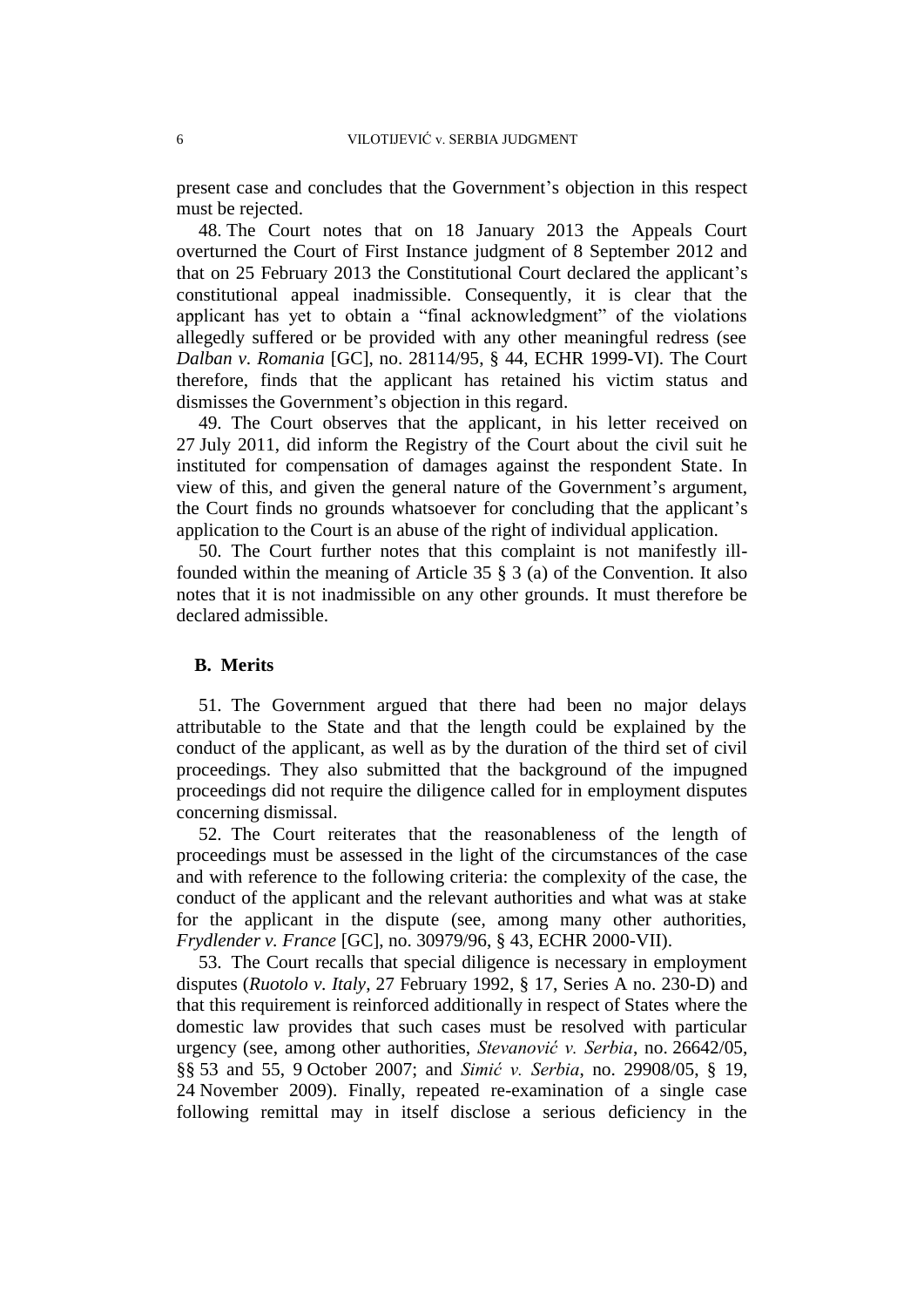respondent State's judicial system (see, for example, *Pavlyulynets v. Ukraine*, no. 70767/01, § 51, 6 September 2005).

54. Turning to the facts of the present case, the Court observes that the impugned civil proceedings, which began on 13 September 1993, are still pending before the Court of First Instance, lasting so far over twenty years, of which nine years and six months within this Court's competence *ratione temporis* (Serbia having ratified the Convention on 3 March 2004), in two levels of jurisdiction.

55. The Court also observes that the impugned civil proceedings were suspended between 12 July 2000 and 17 June 2010, pending the outcome of the third set of civil proceedings. However, since all of these proceedings concern the same underlying issue (see, *Cravcenco v. Moldova*, no. 13012/02, § 49, 15 January 2008), namely, the applicant's reinstatement and compensation of damages in that respect, and are inextricably linked to each other, the Court shall also examine the conduct of the third set of civil proceedings between 3 March 2004 and 15 May 2008.

56. The Court has frequently found violations of Article 6 § 1 of the Convention in cases raising issues similar to the one in the present case (see, for example, *Stevanović*, cited above; *Mikuljanac and Others v. Serbia*, no. 41513/05, 9 October 2007; *Stanković v. Serbia*, no. 29907/05, 16 December 2008; and *Simić*, cited above).

57. Having examined all the material submitted to it, the Court considers that the Government have not put forward any fact or argument capable of persuading it to reach a different conclusion in the present case. Having regard to its case-law on the subject, the Court considers that in the instant case the length of the proceedings was excessive and failed to meet the "reasonable time" requirement.

58. There has accordingly been a breach of Article 6 § 1.

## II. OTHER COMPLAINTS

59. The applicant also complained about the length, the fairness and/or the outcome of the impugned and other civil proceedings he had instituted against his employer and the respondent State, the outcome of his requests for reopening of the case, as well as about a lack of impartiality on the part of the domestic courts in those proceedings. In addition, he complained about the failure of the respondent party to proceed according to numerous criminal complaints he lodged against private persons, judges and other officers of the court. Finally, he complained about being unlawfully detained for medical assessment.

60. Having carefully considered the applicant's submissions in the light of all the material in its possession, the Court finds that, in so far as the matters complained of are within its competence, they do not disclose any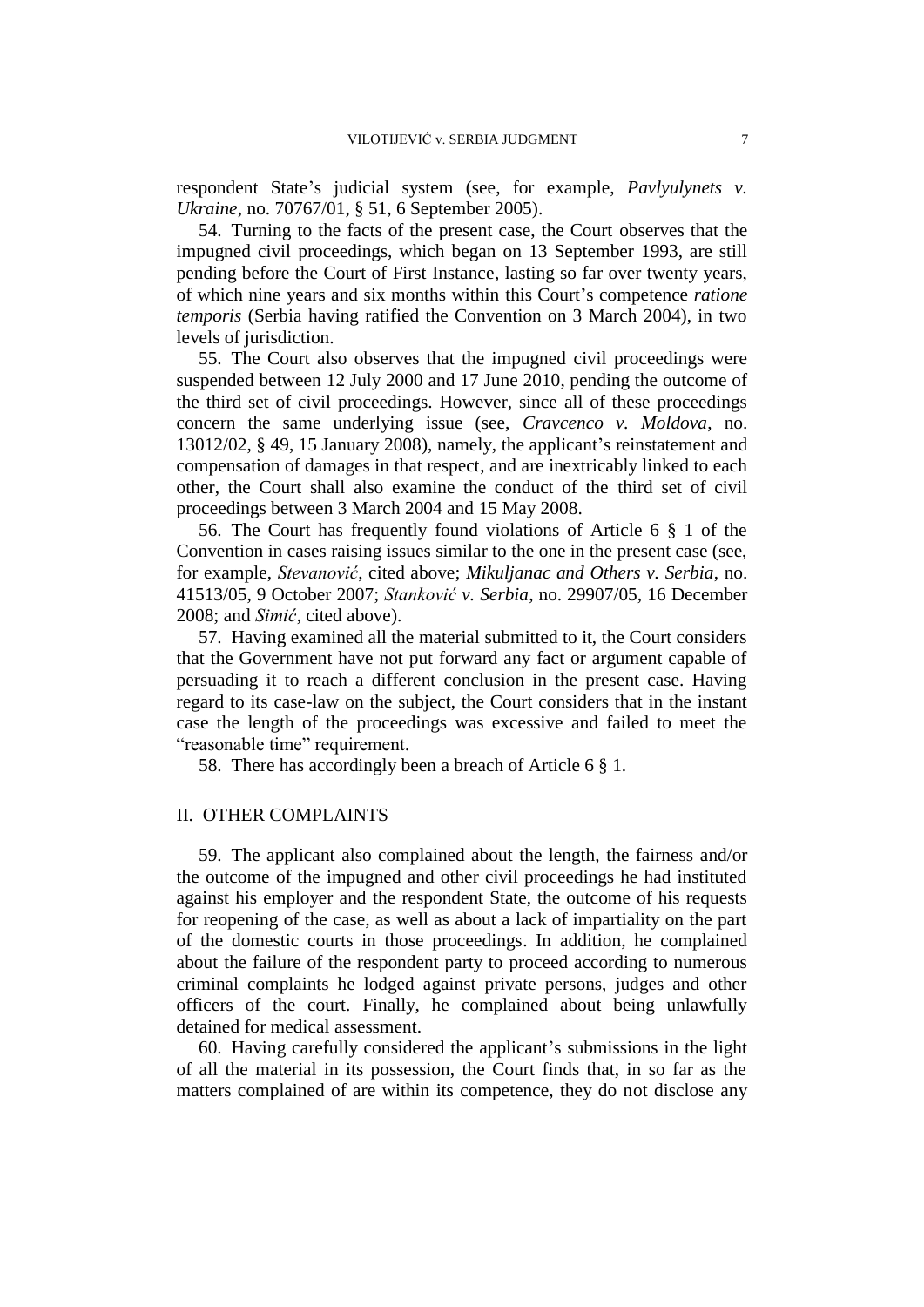appearance of a violation of the rights and freedoms set out in the Convention.

61. It follows that this part of the application must be declared inadmissible as being manifestly ill-founded, pursuant to Article 35 §§ 3 (a) and 4 of the Convention.

# III. APPLICATION OF ARTICLE 41 OF THE CONVENTION

62. Article 41 of the Convention provides:

"If the Court finds that there has been a violation of the Convention or the Protocols thereto, and if the internal law of the High Contracting Party concerned allows only partial reparation to be made, the Court shall, if necessary, afford just satisfaction to the injured party."

63. The applicant did not submit a claim for just satisfaction in accordance with the Court's procedure. Accordingly, the Court considers that there is no call to award him any sum on that account.

64. It must, however, be noted that a judgment in which the Court finds a violation of the Convention or of its Protocols imposes on the respondent State a legal obligation not just to pay those concerned the sums awarded by way of just satisfaction, but also to choose, subject to supervision by the Committee of Ministers, the general and/or, if appropriate, individual measures to be adopted in its domestic legal order to put an end to the violation found (see *V.A.M*, cited above, § 166, and the authorities citied therein). Having regard to its finding in the instant case and without prejudice to any other measures which may be deemed necessary, the Court considers that the respondent State shall ensure that all necessary steps are taken to allow the trial to be concluded as speedily as possible, taking into account the requirements of the proper administration of justice (see, by analogy, *ibidem*).

# FOR THESE REASONS, THE COURT UNANIMOUSLY

- 1. *Declares* the applicant's complaint under Article 6 § 1 of the Convention concerning the excessive length of the second set of civil proceedings admissible and the remainder of the application inadmissible;
- 2. *Holds* that there has been a violation of Article 6 § 1 of the Convention.